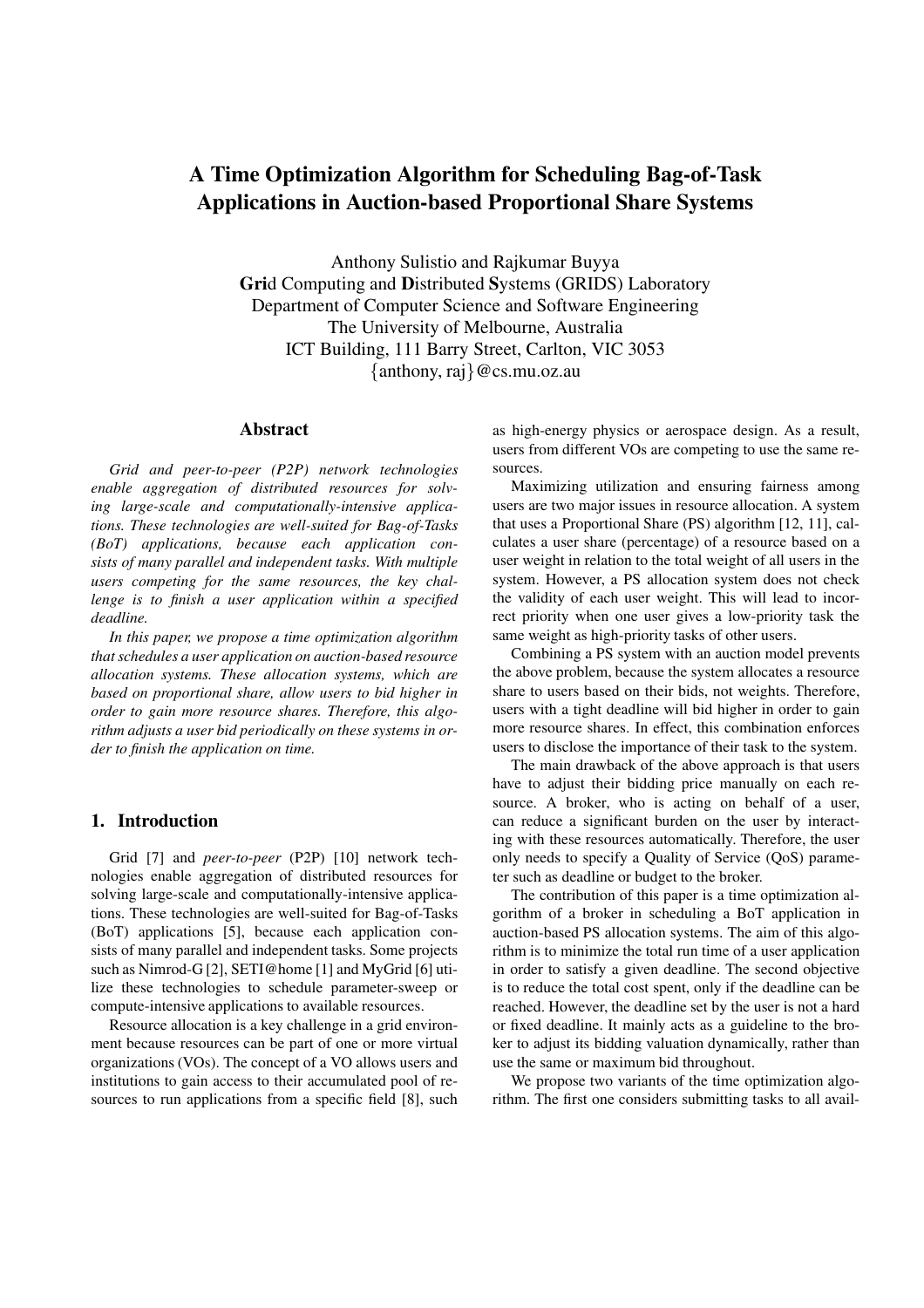able resources, including in other VO domains. On the other hand, the second variant of the algorithm submits tasks to local resources initially. As the deadline approaches, this algorithm then schedule the remaining tasks to resources in other VO domains. In this paper, we set the policy of each resource to earn a surcharge fee for accepting user tasks from other VO domains. Therefore, submitting tasks to local resources are cheaper than the global ones.

The rest of this paper is organized as follows: Section 2 mentions related work whereas Section 3 describes an overview of the model. Section 4 explains the two variations of the time optimization algorithm. These algorithms are then evaluated in Section 5. Finally, Section 6 concludes the paper and suggests some further work to be done.

# **2. Related Work**

There are many systems that support proportional share (PS) allocation with an economy model, such as Spawn [14] and REXEC [4]. However, these systems are mainly for cluster computing environments. Tycoon [9], on the other hand, is intended to work on a grid environment. Therefore, our model follows a similar approach described in Tycoon and extends it to support multiple VO domains.

From a broker or user scheduling perspective, a Nimrod-G broker [2] and a Tycoon agent [9] are somewhat similar to what we propose in this paper.

In Nimrod-G, a user specifies QoS parameters, such as deadline and budget to a broker. Then, the broker schedules user tasks to resources with different allocation systems, which may not necessarily use a PS scheduler. However, the broker is not able to perform any bidding to these systems in order to gain more resource shares.

In Tycoon, a user specifies his/her preference of each resource by giving a weight to it manually. Then, the agent selects which resource to bid on based on the user weight and total bid of other users for each resource. The main objective of our work is to minimize the completion time of a user application. Therefore, a user does not need to specify a weight on each resource. In addition, our work is primarily focused on scheduling BoT applications across multiple VO domains. The Tycoon's agent does not recognize resources that are part of a VO domain.

# **3. Description of the Model**

The model used in our evaluation is depicted in Figure 1, where one VO domain consists of a Grid Information Service (GIS) and one or more resources and users. Figure 1 also shows the interaction between relevant components in our model. The explanation of these interaction steps are explained below:



**Figure 1. An overview of the model for two VO domains. Resource 0 is part of VO domain A and B.**

- 1. User 0 sends to a broker his/her tasks and an initial fund with a specified deadline time. The same applies to User 1. In this model, the money is represented in Grid dollars (G\$).
- 2. Each resource advertises its availability to a designated GIS. In Figure 1, Resource 0 is part of VO domain A and B. Hence, this resource registers to both GIS of domain A and B.
- 3. The broker queries a list of available resources to the GIS. In Figure 1, the broker of User 0 queries to the GIS of domain A, because it is running an application specific to domain A only. Likewise for User 1 running an application in domain B.
- 4. The broker submits tasks to these resources. In addition, the broker sends a periodic bid to each resource to increase / decrease a user share.
- 5. A resource re-computes each user share based on his/her bid at every bidding interval (see Section 3.2 for more details).

As mentioned previously, this model follows a similar approach described in Tycoon [9]. However, we extend the Tycoon's model into it to support multiple VO domains. The functionality of each component mentioned in Figure 1 is briefly described below. Detailed explanations of the Tycoon model can be found in [9].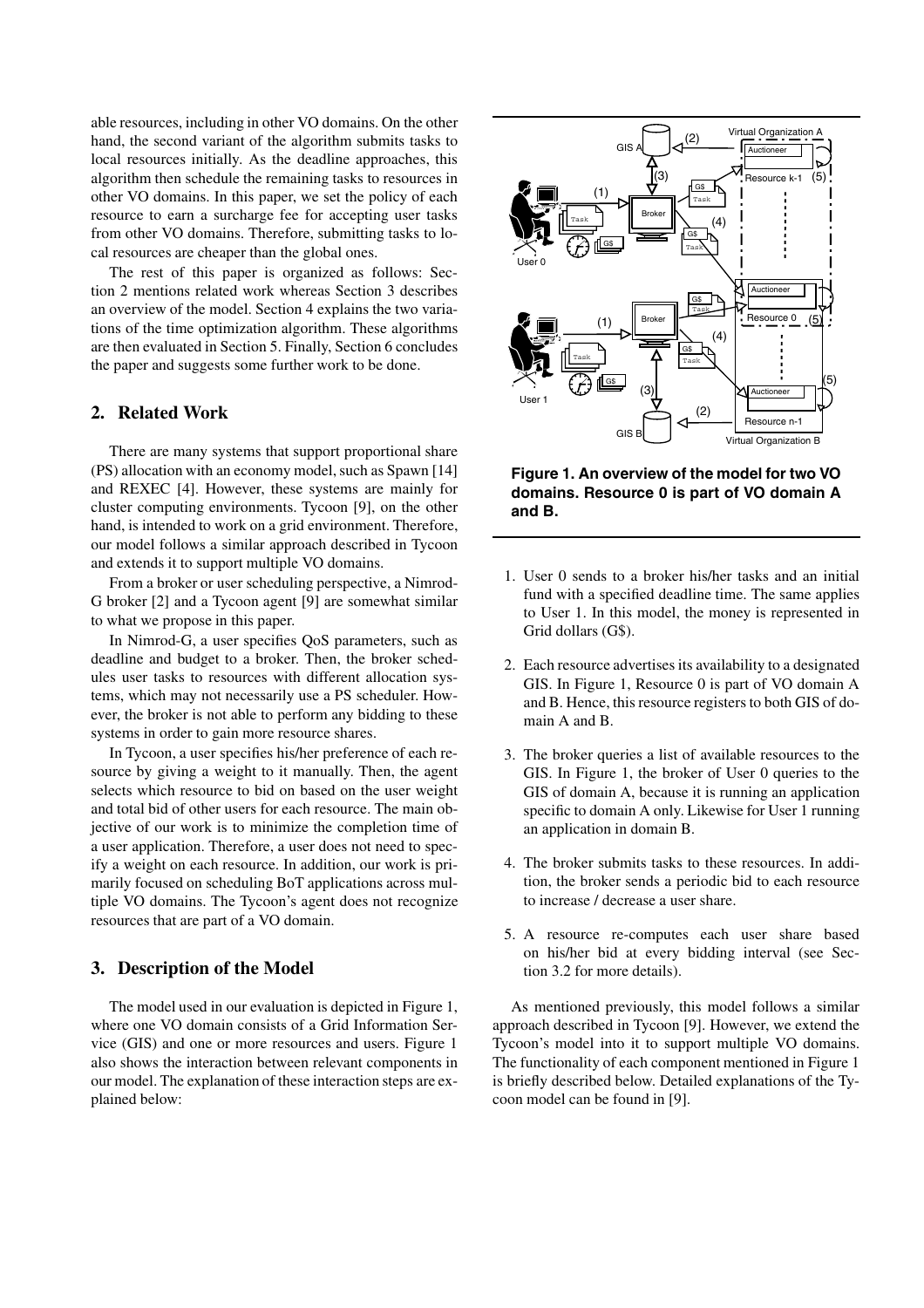#### **3.1. Grid Information Service (GIS)**

Each VO domain has a GIS that is responsible for storing information of available resources. The information given by a resource consists of a name, location, hardware specification, and a threshold for minimum and maximum bidding price. In multiple VO domains, a resource that belongs to a particular VO domain, will register to the relevant GIS. Hence, if a resource is part of  $n$  VO domains, then it will have to register to *n* GIS components.

In this model, a resource advertises to a GIS only once, unless the resource changes its information or decides not to be part of this domain anymore. Users contact the resource directly to find the latest update. This aims to reduce the communication overhead incurred by the GIS as mentioned in [9].

Users contact their GIS if they want to know the location and availability of local resources. A local resource means it is part of the same VO domain as the user. To find out information of global resources, the GIS will then contact other GIS components for their list of local resources. If the resources are registered in both local and other VO domains, then the GIS will omit them from the global resource list.

# **3.2. Resource**

A resource r has an Auctioneer, which is responsible in accepting users bid and allocating CPU cycles to users according to their bids. At every period  $P$ , the Auctioneer re-calculates each user share and cost on  $r$ . In this model, memory and cache access are not explicitly represented, but they are implicitly captured in the task execution time.

We use the same formula as mentioned in [9] for granting resource share  $S$  to each user  $i$  over some period  $P$ , which is

$$
S_i = \frac{B_i}{\sum_{k=0}^{n-1} B_k} C_r
$$
 (1)

and

$$
B_i = \frac{lb_i}{tm_i}, \quad B_i \in [minB_r, maxB_r]
$$
 (2)

where  $B_i$  is the bidding price of i,  $lb_i$  is the local balance of i (in G\$),  $tm_i$  is the bidding interval time of i,  $minB_r$  is the minimum bidding price of  $r$ ,  $maxB<sub>r</sub>$  is the maximum bidding price of  $r$ , and  $C_r$  is the total processing capability of r.

For example, according to Figure 1, User 0 and User 1 send their tasks to Resource 0. User 0 bids G\$10 for 20 minutes, whereas User 1 bids G\$6 for 20 minutes as well. Hence, according to eq. (1), Resource 0 allocates approximately 62.5% resource share to User 0 and 37.5% share to User 1.

Eq. (1) allows users to bid higher in order to gain more resource share. However, to prevent a race condition, where users continually out-bid each other at each period  $P$ , a constraint on minimum and maximum user bidding is imposed by  $r$  in eq. (2). Hence, this constraint prevents users from completely dominating resource shares or from manipulating the cost, such that it becomes too expensive.

The Auctioneer then calculates the cost for each user  $i$ , according to [9]

$$
cost_i = min\left(\frac{q_i}{S_i}, 1\right) B_i \tag{3}
$$

where  $q_i$  is the amount of the resource that i actually consumes during  $P$ . This equation guarantees that if a user task consumes less than  $P$ , the Auctioneer only charges the time actually used, and not the whole period, to user i.

With our model, a resource has the following policies:

- the Auctioneer executes user tasks in a Time-Shared mode.
- the Auctioneer does not share a user bid information to other users, nor to different Auctioneers.
- $\bullet$  the Auctioneer keeps using  $B_i$  until it is modified or cancelled by user i.
- the Auctioneer charges users after all their tasks have been completed.
- a user can only run one task at a time. Other user tasks will be put into a queue by the Auctioneer.
- a task cannot be pre-empted once it is in execution.
- the resource accepts tasks from other VO domains with an additional surcharge fee.
- if a different user bid arrives after a resource bidding interval  $P_n$ , then the Auctioneer will use it on  $P_{n+1}$ .

#### **3.3. User**

Each user has a broker that is responsible in monitoring the progress of a BoT application and managing on how much to bid on each resource. A user can be part of many VO domains. However, in this model, we restrict the user to only run one application of a specific VO domain. In addition, each user receives a fixed amount of money at a regular interval time.

We developed two variants of a time optimization algorithm of a broker, which aim to minimize the total run time of a user application in order to satisfy a given deadline. The detailed explanations of these algorithms are mentioned in the next section.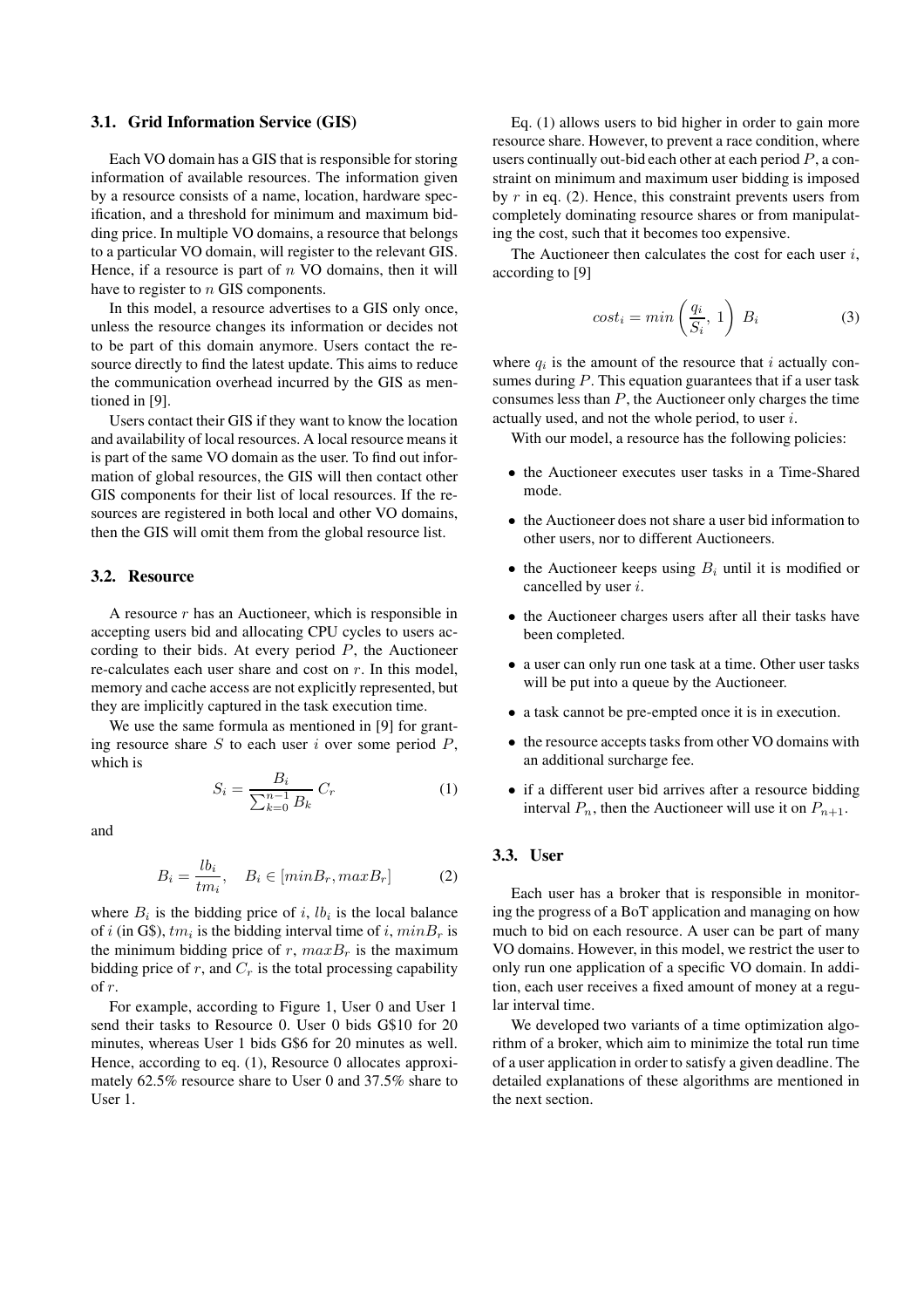# **4. A Time Optimization Algorithm**

In this section, two variants of a time optimization algorithm are illustrated. Before an experiment starts, each user i must specify to a broker a deadline  $D_i$  on how long a user application is expected to take to complete, and an initial fund. In addition, each user  $i$  must specify a time period  $P_i$  to enable the broker to adjust the user bid on a resource  $r$  based on its share. This allows users with a tight deadline to bid more frequently.

Let R be a set of n grid resources, and T be a set of  $m$ independent tasks, where each task has a variable length l. In case of a parameter-sweep application, all tasks have the same length.

# **4.1. A Global Domain Policy**

The aim of this policy is to run a user application before the deadline D on all available resources, not only the ones from a local VO domain. Hence, for every period P time, this policy tries to make sure tasks on each resource can be completed before the deadline. The detailed explanation of this policy is described below.

#### **4.1.1. Resource Discovery**

A broker, who is acting on behalf of a user, contacts a GIS to get a list of available local and global resources. On each resource  $r$ , the broker gets the information of  $\langle minBid_r, maxBid_r, C_r, PE_r \rangle$ , where  $minB_r$ <br>is the minimum hidding griss of  $r$ , mang*P* is the mov is the minimum bidding price of  $r$ ,  $maxB_r$  is the maximum bidding price of  $r$ ,  $C_r$  is the total processing capability of  $r$ , and  $PE<sub>r</sub>$  is the total number of Processing Element (PE) or CPU on r.

#### **4.1.2. Initial Bidding Price**

The broker finds the slowest resource  $r_{slowest} \in R$ by comparing its <sup>C</sup>*slowest* to <sup>C</sup> of other resources. Then, the broker tries to estimate on how long  $T$  would run on  $R$ . Assuming  $C$  has a unit of MIPS (Millions Instructions Per Second), hence, a task length  $l$  has a unit of MI (Millions Instructions).

Assuming for a worst case scenario, where some tasks are executed to only one PE in <sup>r</sup>*slowest*, then the initial estimated completion time would be

$$
est\_time = \frac{avgLength \times PE_{slowest}}{C_{slowest}}
$$

with an average length of  $m$  submitted tasks to be

$$
avgLength = \frac{\sum_{k=1}^{m} l_k}{m}
$$

Next, the broker opens a new account on  $\forall r \in R$ . This account is needed by r to keep track of a current user bidding price, cost and total balance. Afterwards, the broker performs an initial bidding on  $r$  for the duration of  $P$  time

$$
bid(r, P) = \begin{cases} maxBid_r * P, & \text{if } est\_time > D \\ avgBid_r * P, & \text{otherwise} \end{cases}
$$
(4)

where  $avgBid_r$  is the average bidding price of  $r$ . From equation (4),  $est_time$  can be seen as an indicator of whether a user has a tight deadline or not.

#### **4.1.3. Tasks Submission**

Each task  $t \in T$  is submitted to one of available resources. Moreover, tasks with smaller length  $l$  are sent to less powerfull resources if they are able to meet the deadline. If all tasks have same  $l$ , then these resources will receive a smaller quantity. Then, the remaining tasks are to other resources by using a uniform distribution. If a resource fails, then tasks are rescheduled to a different resource.

#### **4.1.4. Bidding Performance**

For every period  $P$  time, the broker queries the current user progress on  $\forall r \in R$ . Each resource r gives the broker information that contains  $\langle S_r, B_r, L_{total} \rangle$ , where  $S_r$  is the current user share in MI,  $B_r$  is the current user bidding price, and <sup>L</sup>*total* is the remaining total task length (including for all user tasks that are in the resource queue).

With the above information, the broker then calculates the task completion time on  $r$ , which is

$$
f inish\_time = \frac{L_{total}}{S_r}
$$
\n<sup>(5)</sup>

We define *time* to be the remaining experiment time, which is time =  $(D + start_time) - now$ , where start time and now representing the experiment start and current time respectively. The broker then face with 3 possible cases:

- 1.  $(time / 2) < finish\_time < time$ : keep using the same  $B_r$ , because tasks will be completed before  $D$ .
- 2. finish time  $\leq$  (time / 2) : decrease  $B_r$ , because tasks will be completed much earlier than D.
- 3. *finish\_time*  $\geq$  *time* : increase  $B_r$ , because tasks will be finished later than the specified D.

For case (2) and (3), how much a new bidding price  $B_{r,new}$  the broker is willing to increase / decrease from  $B_r$ , is decided by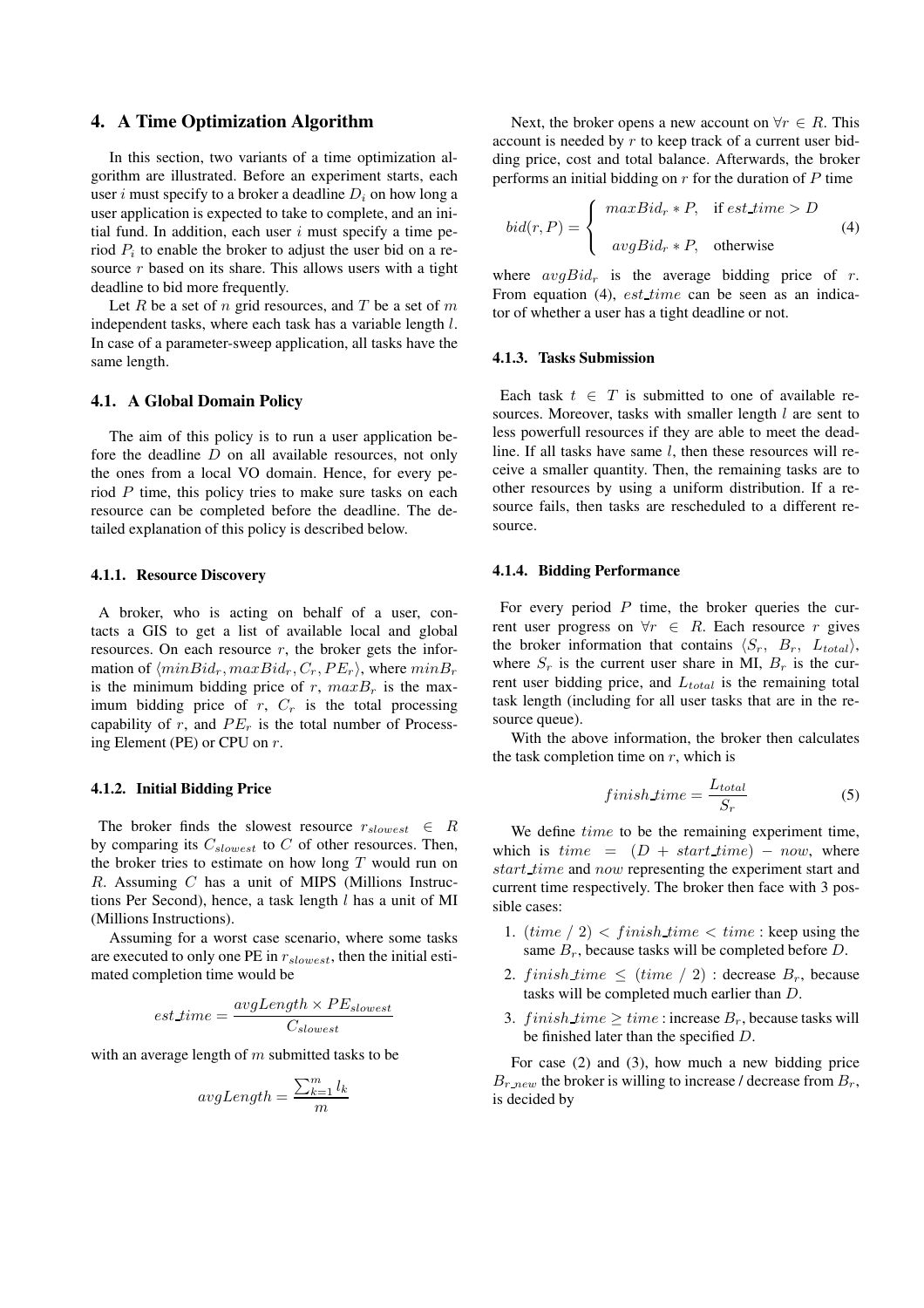$$
B_{r,new} = \begin{cases} \frac{finish\_time}{time} B_r, & \text{if time} > 0\\ maxBid_r, & \text{if } D \text{ has passed} \end{cases}
$$
 (6)

with a constraint of  $B_{r,new} \in [minBid_r, maxBid_r]$ . Therefore, a broker submits a new bid to a resource r over a P period of time, with

$$
bid(r, P) = \begin{cases} B_r * P, & \text{for case (1)}\\ B_{r,new} * P, & \text{for case (2) and (3)} \end{cases}
$$

#### **4.2. A Local Domain Policy**

The aim of this policy is to run a user application before the deadline  $D$  time preferably on local resources only, because they do not incur a surcharge fee. Hence, for every P period of time, this policy tries to make sure tasks on each local resource can be completed before the deadline time. If  $D$  is approaching soon, then the remaining tasks may be submitted to global resources if necessary.

This policy has a similar approach to the Global Domain (GD) Policy discussed previously. Hence, differences of the two variants are highlighted below.

Let  $R_l$  be a set of u local resources, and  $R_q$  be a set of v global resources from other VO domains. The broker submits  $\kappa$  number of tasks to each resource  $r \in R_l$  by using a uniform distribution. We define  $\kappa = m \div n$ , where m is the total number of tasks, and  $n$  is the total number of resources (including local and global ones). Then the remaining tasks are stored into List.

For every  $P$  period of time, the broker queries the current user progress on  $\forall r \in R$ . Global resources that do not schedule users tasks are ignored for the time being.

Identical to the GD policy, the broker determines *finish time, time,*  $B_{rnew}$ , and  $bid(r, P)$  on a resource  $r$ . However, this policy will also try to submit one or more remaining tasks  $t \in List$  to r if there is a sufficient time.

We define <sup>L</sup>*task* to be the sum of tasks length that can be scheduled on r, and  $L_{task} \geq 0$ . As a result, equation (5) is modified to

$$
finish_time = \frac{L_{total} + L_{task}}{S_r}
$$

Finally, if there are still tasks  $t \in List$  and the current progress is more than half of  $D$ , then submit all tasks to best available resources by using a uniform distribution. Available resources in this context means local or global resources, that currently have none or smaller number of user tasks stored in the queue than others.

| Name           | Location               | Resource Types         | PE<br>C   |
|----------------|------------------------|------------------------|-----------|
| $R_0$          | GRIDS Lab,             | dual Intel             | 1050<br>4 |
|                | Univ. of Melbourne     | Xeon 2.6 Ghz           |           |
| $R_1$          | Dept. of Physics,      | dual Intel             | 1050<br>4 |
|                | Univ. of Sydney        | Xeon 2.6 Ghz           |           |
| R <sub>2</sub> | Dept. of Computer Sc., | dual Intel             | 1050<br>4 |
|                | Univ. of Adelaide      | Xeon 2.6 Ghz           |           |
| $R_3$          | Australia National     | dual Intel             | 1050<br>4 |
|                | Univ., Canberra        | Xeon 2.6 Ghz           |           |
| R4             | Dept. of Physics,      | PC with Intel          | 684       |
|                | Univ. of Melbourne     | P <sub>4</sub> 2.0 Ghz |           |

**Table 1. Australian Belle Analysis Data Grid testbed resources simulated using GridSim.**

## **5. Performance Evaluation**

In this section, we evaluate the two policies discussed earlier to determine their effectiveness in scheduling a user application with a given deadline. A No Optimization (No-Opt) policy is also introduced in the comparison.

A user with No-Opt policy submits tasks uniformly to all available resources and puts the same bid throughout the whole time. Hence, with this policy, all resources earns an amount equal to the user bid.

We carried out the performance evaluation of these policies by using simulation. Therefore, we implemented the model described in Section 3 using the GridSim [3] simulation toolkit. This allows us to consider different administration policies at each resource that would otherwise be difficult to implement in real Grid testbeds.

#### **5.1. Simulation Setup**

The simulated grid environment consists of five resources  $\{R_0, R_1, ..., R_4\}$  as summarized in Table 1. These resources are part of Belle Analysis Data Grid (BADG) testbed in Australia to analyze high-energy physics experiment data [15]. In the BADG testbed, all resources have the same 70GB harddisk capacity. With respect to a memory specification,  $R_0 - R_3$  have 2GB RAM each, whereas  $R_4$  only has 512MB RAM.

In GridSim, total processing capability of a resource  $C$  is modeled in the form of MIPS (Million Instructions Per Second) as devised by Standard Performance Evaluation Corporation (SPEC) [13]. Hence, a task length is measured in Millions Instructions (MI) unit. We use the rating of a SPEC CPU200 integer benchmark that measures the performance of processors and memory in a system.

An auction-based proportional share (PS) scheduler is used by all resources, with a bidding interval of every 60 seconds. The slowest resource, i.e.  $R_4$  as described in Ta-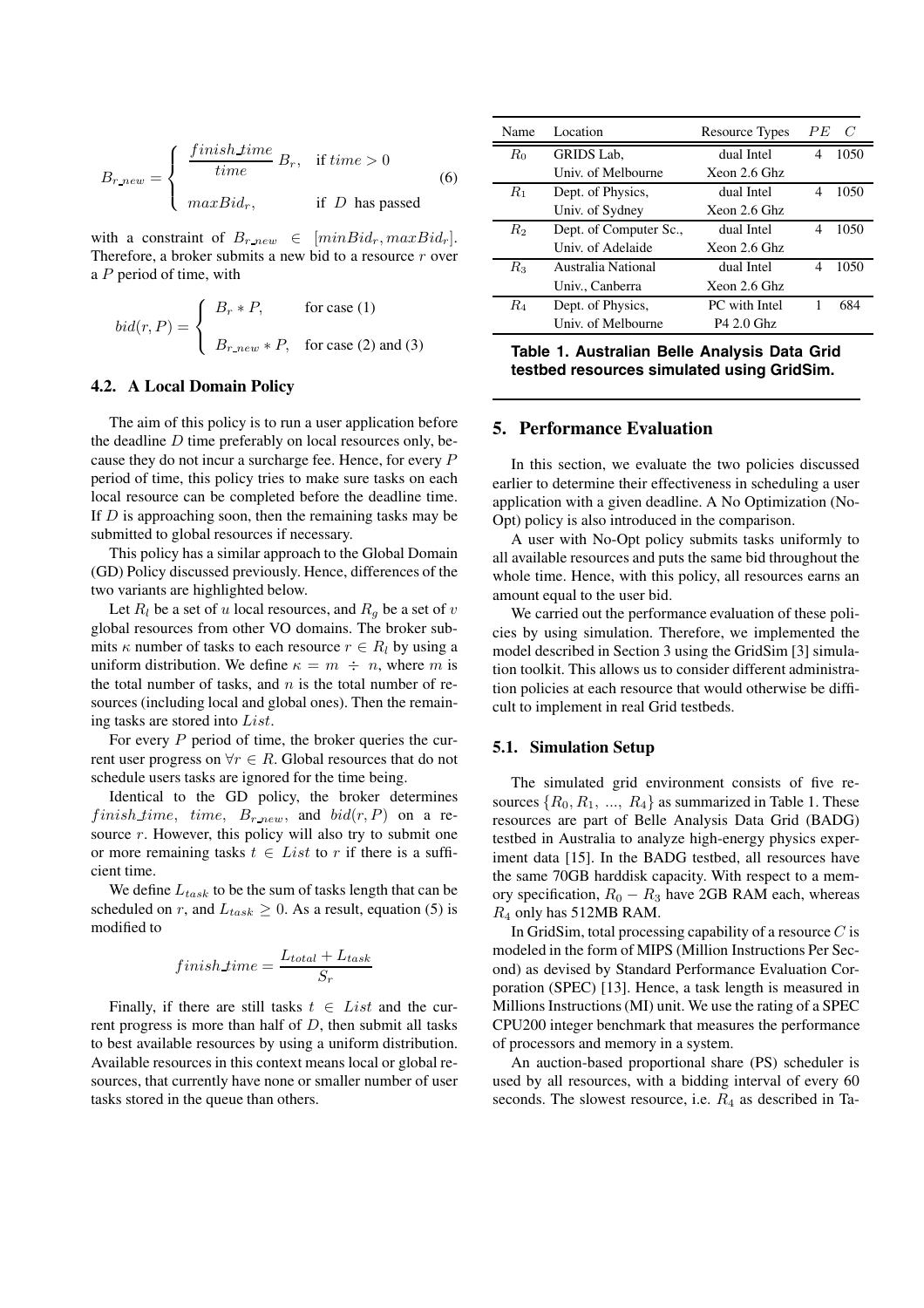| User    | VO     | <b>Start</b> | <b>Bid Price</b> | Opt.                        |
|---------|--------|--------------|------------------|-----------------------------|
| Name    | Domain | Time (min)   | (cents / min)    | Policy                      |
| $U_0$   | Α      |              | 20               | No-Opt                      |
| $U_1$   | А      |              | 20               | No-Opt                      |
| $U_2$   | В      | 3            | varies           | global                      |
| $U_3$   | В      | 3            | varies           | local                       |
| $U_4$   | В      | 3            | 40               | No-Opt                      |
| $U_5$   | В      | 5            | 50               | No-Opt                      |
| $U_{6}$ | А      | 8            | 40               | $\overline{\text{No}}$ -Opt |
| $U_7$   | В      | 10           | varies           | global                      |
| $U_8$   | A      | 10           | varies           | local                       |
| U9      | A      | 10           | 23               | No-Opt                      |

**Table 2. Users participating in two VO domains.**

ble 1, charges users [1 ... 100] cents per minute. Other resources, which are more powerful, cost [5 ... 500] cents per minute. In addition, a resource charges an extra 20% of a user bid for users that are from other VO domains.

The following simulation setups are also carried out:

- 10 created users  $\{U_0, U_1, ..., U_9\}$ , where  $U_2$  and  $U_7$ use a broker with a Global Domain (global) policy.  $U_3$ and  $U_8$  use a broker with a Local Domain (local) policy. The rest uses a broker with a No-Opt policy.
- each user has an initial fund of G\$100 with a deadline time of 10 hours.
- each user has the same bidding interval  $P$  of 10 minutes.
- each user runs an application that is part of one VO domain only.
- each user has a BoT application that consists of 50 tasks, where a task length  $l$  is uniformly distributed in [700,000 ... 800,000] Millions Instructions (MI) unit.
- 2 new users start their experiments at every two minutes interval by using a Poisson distribution.

## **5.2. Scenario**

In this experiment, there are two VO domains: A and B, where resources  $R_1$  and  $R_3$  are part of domain A and  $R_0$ ,  $R_2$  and  $R_4$  are part of domain B. Table 2 shows which VO domain the users run their application. In addition, each user starting time, bid price and policy are also shown. Users with a No-Opt policy perform static bidding, i.e. putting the same bid price throughout the whole time for all resources.



Figure 2. Bidding cost on  $R_1$  of domain A.



**Figure 3. A percentage of total resource** share on  $R_1$  of domain A.

#### **5.3. Analysis and Result**

Due to space constraints, we only discuss the bidding cost and allocated resource shares of resources  $R_1$  and  $R_4$ . In addition, users  $U_0$ ,  $U_6$  and  $U_9$  are omitted in these figures because their bids are similar to  $U_1$  and  $U_4$ .

Figure 2 displays the bidding cost on resource  $R_1$  for users  $U_2, U_3, U_7$ , and  $U_8$ . They are selected because they vary their bid over time. In Figure 2, user  $U_8$  puts a maximum bid of 500 cents per minute from time 49 to 120 (in simulation minutes). As a result,  $U_8$  gets the most resource share as shown in Figure 3. However,  $U_8$ 's share drops when  $U_7$  submits tasks at time 77. With a bidding price equal to that of  $U_2$ ,  $U_7$  gets an equal resource share. This scenario demonstrates how the PS scheduler with an auction model works. A similar pattern is also displayed on  $R_4$  in Figure 5 and 4, from time 0 to 200.

In Figure 5, user  $U_3$ 's tasks are still executing on resource  $R_4$  at time 400. However, the deadline for  $U_3$  comes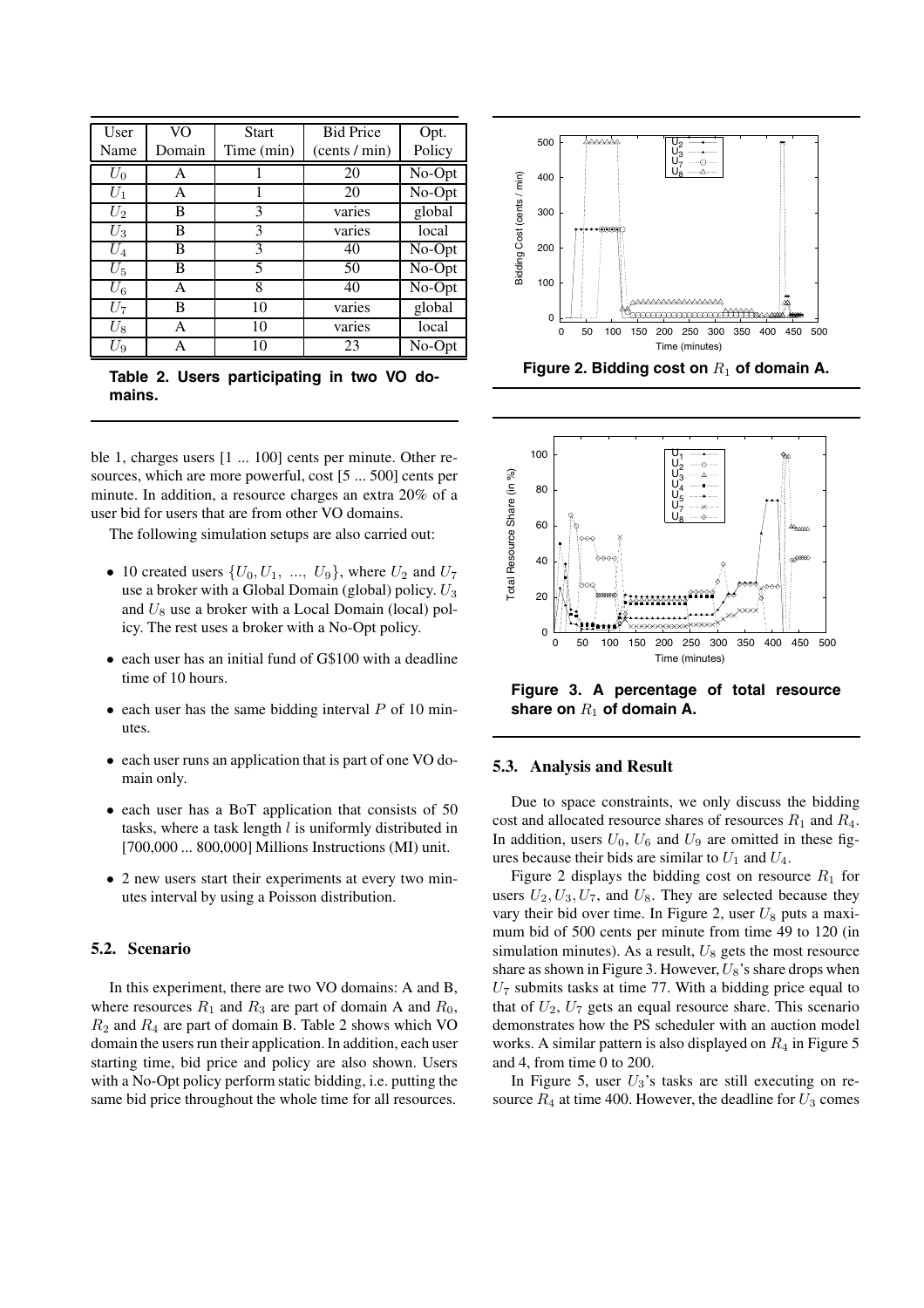

**Figure 4. Bidding cost on** R<sup>4</sup> **of domain B.**



**Figure 5. A percentage of total resource share on** R<sup>4</sup> **of domain B.**

at around time 800. With many remaining tasks needing to be completed,  $U_3$  of domain B schedules them to all available local and global resources. Some of these tasks are sent to  $R_1$  of domain A later at time 426, as shown in Figure 3. This scenario demonstrates how a local policy of time optimization algorithm used by  $U_3$  works if a deadline is approaching soon with many remaining tasks.

The impact of user  $U_3$  submitting tasks to resource  $R_1$ makes the resource share of  $U_8$  drops significantly as shown in Figure 3. This is because at time 420,  $U_3$  puts the maximum bid, whereas  $U_8$ 's bid is near to the minimum bid as depicted in Figure 2. After that,  $U_8$  increases their bid, whereas,  $U_3$  decreases their bid to conserve money since only a few resource shares are needed to complete the tasks before the deadline time. This scenario demonstrates how both local and global policy dynamically adjusts a user bid based on resource share and deadline accordingly.

Figure 6 shows the total run time for each user, with a deadline of 10 hours. As expected, users with a time optimization algorithm (local or global) manage to complete



**Figure 6. Total runtime for each user (lower is better).**



**Figure 7. Total cost for each user (lower is better).**

their applications faster than users with No-Opt policy.

Only user  $U_3$ , that uses a local policy, is unable to finish before the given deadline. This is because there are many tasks from other users competing on the slowest resource  $R_4$  in VO domain B, as depicted in Figure 5. In contrast,  $U_8$ never submits to  $R_4$  because the user is in VO domain A. Hence,  $U_8$  is able to complete much faster than  $U_2$  and  $U_7$ .

Figure 7 shows the total cost for each user. As expected, users with a No-Opt policy have cheaper total cost. Also, user  $U_8$ , that uses local policy, has much lower costs than  $U_2$  and  $U_7$  costs that use global policy. This is because all of  $U_8$ 's tasks are executed on local resources only. As mentioned previously, submitting tasks to global resources will incur a 20% surcharge fee on top of a user bid.

User  $U_8$  also has a cost lower than  $U_4$  and  $U_5$  because  $U_8$ manages to finish much faster than these users. In addition,  $U_4$  and  $U_5$  submit some of their tasks to global resources. Therefore, a combination of high bidding price for a short period of time in a local VO domain costs significantly less than a low bidding price for a longer duration.

User  $U_3$  performs much worse than  $U_8$ , although both